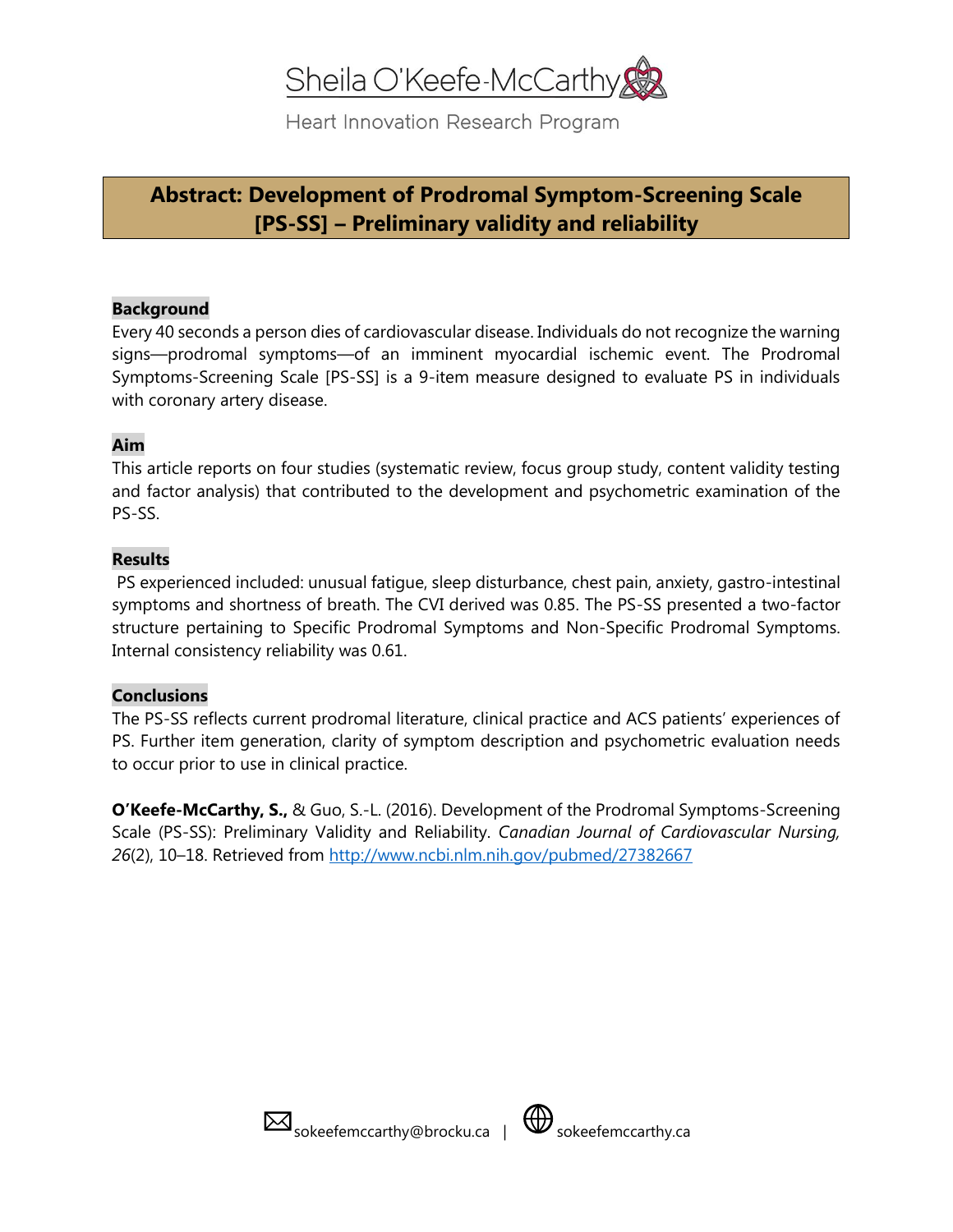

## Heart Innovation Research Program

|                                                            | <b>Aches or pains</b> | Fatigue   | <b>Sleep disturbance</b> | <b>Headaches</b> | <b>Dizziness</b> | <b>Shortness of breath</b> | <b>Chest pain</b> | <b>Anxiety</b> |
|------------------------------------------------------------|-----------------------|-----------|--------------------------|------------------|------------------|----------------------------|-------------------|----------------|
| <b>Fatigue</b>                                             | 0.13                  |           |                          |                  |                  |                            |                   |                |
| Sleep disturbance                                          | 0.12                  | $0.26***$ |                          |                  |                  |                            |                   |                |
| <b>Headaches</b>                                           | 0.17                  | $0.25***$ | 0.16                     |                  |                  |                            |                   |                |
| <b>Dizziness</b>                                           | 0.11                  | $0.19*$   | $-0.04$                  | 0.12             |                  |                            |                   |                |
| <b>Shortness of breath</b>                                 | $0.20***$             | $0.19*$   | $0.20***$                | 0.15             | $0.23***$        |                            |                   |                |
| <b>Chest pain</b>                                          | $0.24***$             | 0.10      | $-0.04$                  | 0.13             | 0.17             | 0.14                       |                   |                |
| <b>Anxiety</b>                                             | 0.05                  | 0.16      | $0.30***$                | 0.07             | 0.11             | 0.13                       | 0.05              |                |
| <b>Other PS</b>                                            | 0.15                  | $0.21***$ | $-0.07$                  | 0.12             | $0.31***$        | 0.17                       | $0.37***$         | 0.04           |
| Note: * $p \le 0.05$ , ** $p \le 0.01$ , *** $p \le 0.001$ |                       |           |                          |                  |                  |                            |                   |                |

## **Table 1** The relationship among items on the PS-SS (n-120)

#### **Table 2** Inter-relationships between items and subscales (n=120)

| Item #                                                                             | <b>Subscale</b> | ltem                   | <b>Item to total Scale correlation</b> | <b>Cronbach's Alpha if item deleted</b> |  |  |  |
|------------------------------------------------------------------------------------|-----------------|------------------------|----------------------------------------|-----------------------------------------|--|--|--|
| #1                                                                                 | Factor 1        | Unusual aches or pain  | 0.30                                   | 0.59                                    |  |  |  |
| #5                                                                                 | Factor 1        | <b>Dizziness</b>       | 0.30                                   | 0.58                                    |  |  |  |
| #7                                                                                 | Factor 1        | Chest pain             | 0.30                                   | 0.59                                    |  |  |  |
| #9                                                                                 | Factor 1        | Other symptom(s)       | 0.33                                   | 0.58                                    |  |  |  |
| #2                                                                                 | Factor 2        | <b>Unusual Fatique</b> | 0.38                                   | 0.56                                    |  |  |  |
| #3                                                                                 | Factor 2        | Sleep disturbance      | 0.21                                   | 0.61                                    |  |  |  |
| #4                                                                                 | Factor 2        | <b>Headaches</b>       | 0.30                                   | 0.59                                    |  |  |  |
| #6                                                                                 | Factor 2        | Shortness of breath    | 0.36                                   | 0.57                                    |  |  |  |
| # $8$                                                                              | Factor 2        | Anxiety                | 0.22                                   | 0.61                                    |  |  |  |
| Total Scale Cronbach's Alpha= 0.61. Factor 1= Specific Prodromal Symptoms Subscale |                 |                        |                                        |                                         |  |  |  |
| Factor 2= Non-Specific Prodromal Symptoms Subscale                                 |                 |                        |                                        |                                         |  |  |  |